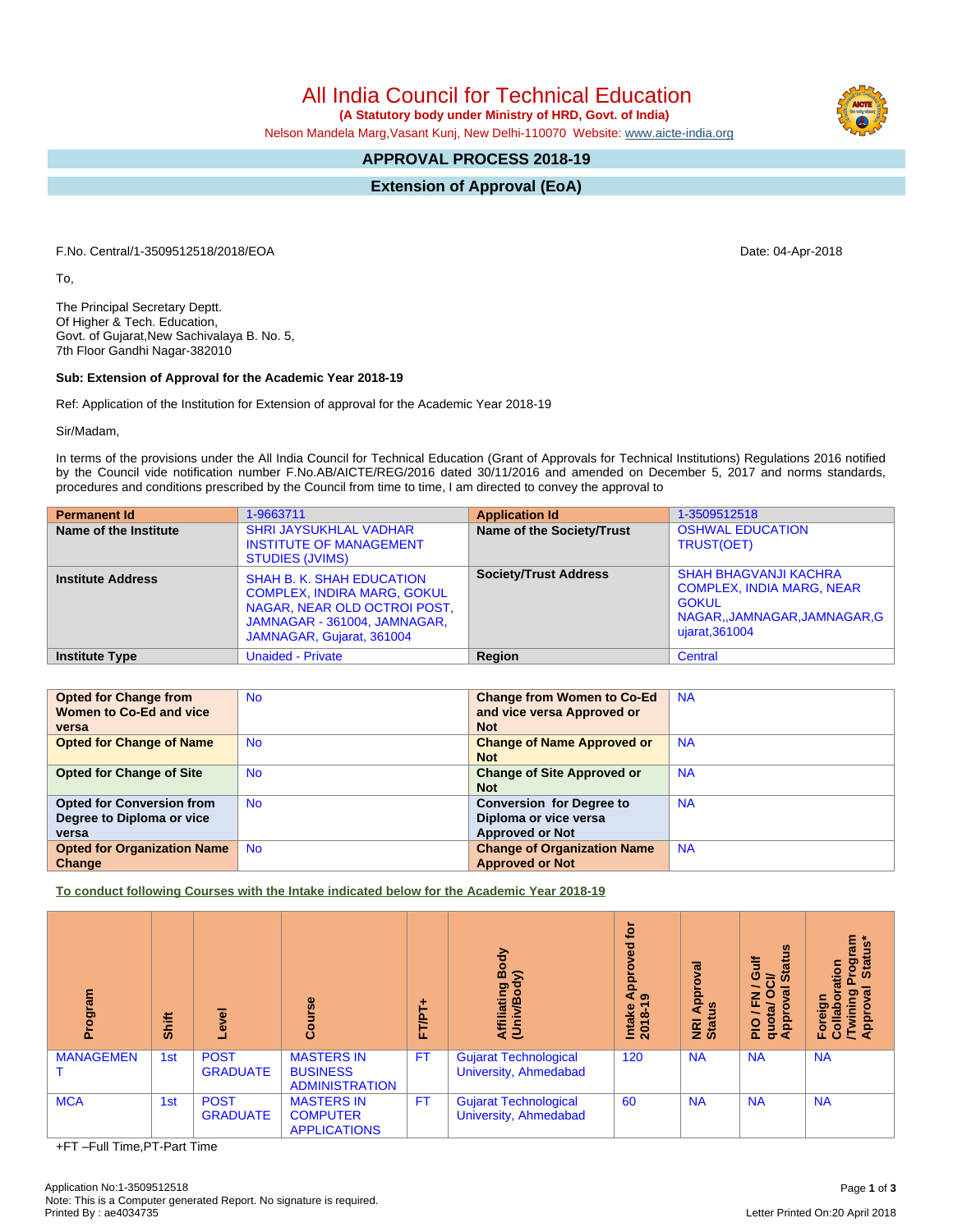## **To conduct following Dual/Integrated Courses with the Intake indicated below for the Academic Year 2018-19**

| Program           | Level      | Course                                                             | $FT/PT+$ | <b>Affiliating Body (Univ/Body)</b>               | <b>Intake Approved</b><br>for 2018-19 |
|-------------------|------------|--------------------------------------------------------------------|----------|---------------------------------------------------|---------------------------------------|
| <b>MANAGEMENT</b> | Integrated | <b>MASTER OF BUSINESS</b><br><b>ADMINISTRATION</b><br>(INTEGRATED) |          | <b>Gujarat Technological</b><br><b>University</b> | -60                                   |

| Deficiencies Noted based on Self Disclosure                            |                   |  |  |  |
|------------------------------------------------------------------------|-------------------|--|--|--|
| <b>Particulars</b>                                                     | <b>Deficiency</b> |  |  |  |
| <b>Other Details Deficiency</b>                                        |                   |  |  |  |
| Are all approved teaching faculty being paid as per VI pay commission? | Yes               |  |  |  |
| <b>Other Facilities Deficiency</b>                                     |                   |  |  |  |
| Insurance for Students                                                 | Yes               |  |  |  |
| *Please refer Deficiency Report for details                            |                   |  |  |  |

**SHRI JAYSUKHLAL VADHAR INSTITUTE OF MANAGEMENT STUDIES (JVIMS)** is hereby informed to submit the compliance of the deficiencies mentioned above to the Regional Office within a period of **6 months** from the date of issuance of this letter failing which the council shall initiate strict action as defined in Approval Process Handbook 2018-19 during the subsequent Academic Year.

In case of any differences in content in this Computer generated Extension of Approval Letter, the content/information as approved by the Executive Council / General Council as available on the record of AICTE shall be final and binding.

Strict compliance of Anti-Ragging Regulation: - Approval is subject to strict compliance of provisions made in AICTE Regulation notified vide F. No. 37-3/Legal/AICTE/2009 dated July 1, 2009 for Prevention and Prohibition of Ragging in Technical Institutions. In case Institution fails to take adequate steps to Prevent Ragging or fails to act in accordance with AICTE Regulation or fails to punish perpetrators or incidents of Ragging, it will be liable to take any action as defined under clause 9(4) of the said Regulation.

> **Prof. A.P Mittal Member Secretary, AICTE**

Copy to:

- 1. The Regional Officer, All India Council for Technical Education Tagore Hostel-2, Shamla Hills Bhopal-462 002, Madhya Pradesh
- 2. The Director Of Technical Education\*\*, **Guiarat**
- 3. The Registrar\*\*, Gujarat Technological University, Ahmedabad
- 4. The Principal / Director, SHRI JAYSUKHLAL VADHAR INSTITUTE OF MANAGEMENT STUDIES (JVIMS) SHAH B. K. SHAH EDUCATION COMPLEX, INDIRA MARG, GOKUL NAGAR, NEAR OLD OCTROI POST, JAMNAGAR - 361004, JAMNAGAR,JAMNAGAR, Gujarat,361004
- 5. The Secretary / Chairman, OSHWAL EDUCATION TRUST(OET) SHAH BHAGVANJI KACHRA COMPLEX, INDIA MARG, NEAR GOKUL NAGAR,, JAMNAGAR,JAMNAGAR, Gujarat,361004
- 6. Guard File(AICTE)

Note: Validity of the Course details may be verified at <http://www.aicte-india.org/>